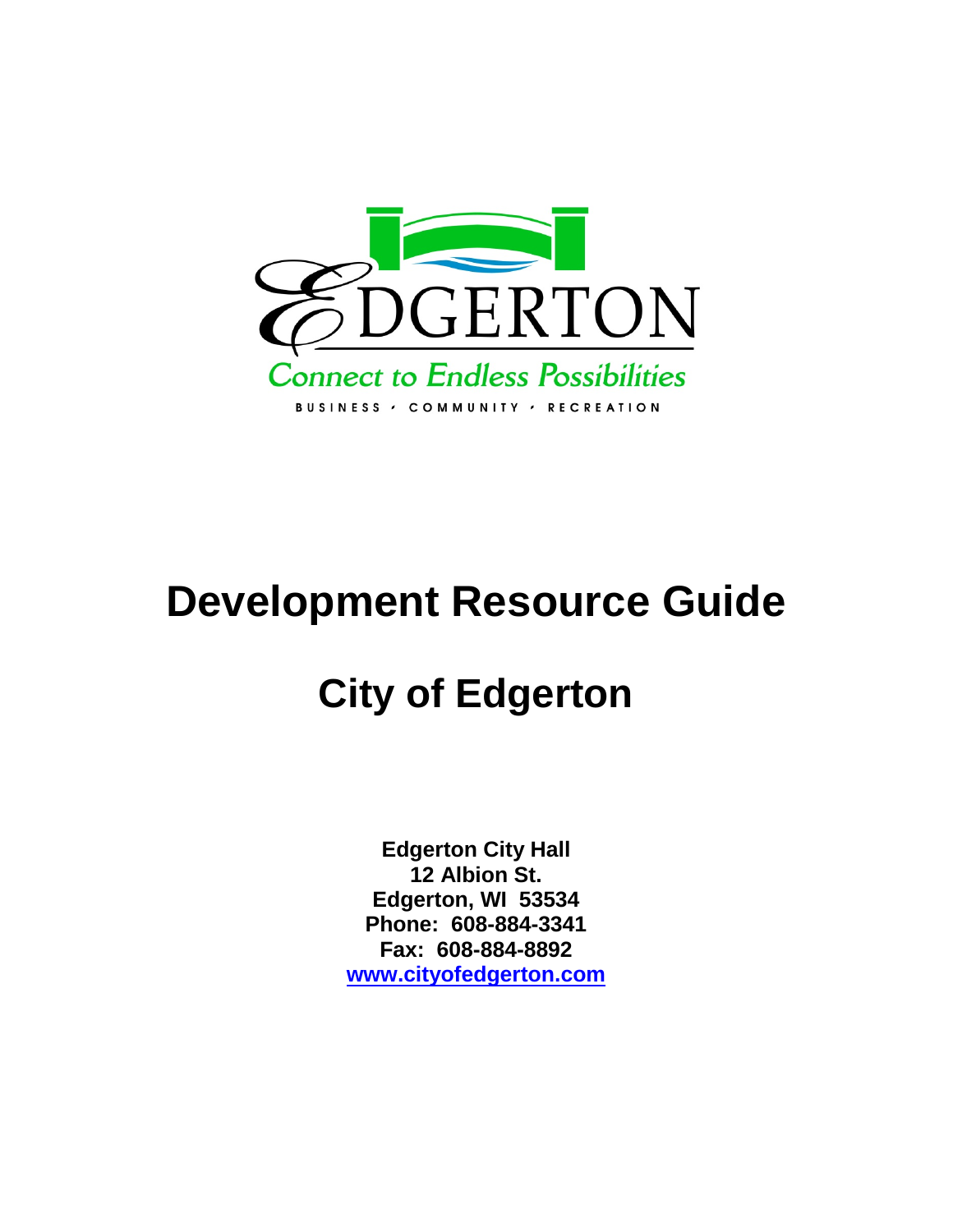**Edgerton** is an established community with a rich history and strong community spirit.

Our central location on the fast growing I-90 corridor amid the rolling countryside of south central Wisconsin is one of our best features. We are a quick commute to Janesville, Madison and commercial hubs.

An excellent school system, varied business opportunities, diverse housing and great recreational areas come together to make Edgerton an attractive place to live and work.

The purpose of this guide to provide information pertinent to those interested in commercial / industrial development. You will find:

- o General information on our commercial / industrial sites
- o Development incentives through a Façade Improvement Program, a Small Economic Development Fund, a Revolving Loan Fund and TIF Districts through the City of Edgerton as well as programs offered through regional and state incentives. Pertinent contact information is included.
- o Q&A guide to head you in the right direction to the right person.

Thank you for you interest in **Edgerton**!

#### **Table of Contents**

| <b>General Site Information</b>                                                          |             |
|------------------------------------------------------------------------------------------|-------------|
| Economic Development Incentives:<br>Edgerton<br><b>Rock County</b><br>State of Wisconsin | 3<br>5<br>6 |
| City of Edgerton Comprehensive Plan                                                      |             |
| <b>Development Guidance</b>                                                              |             |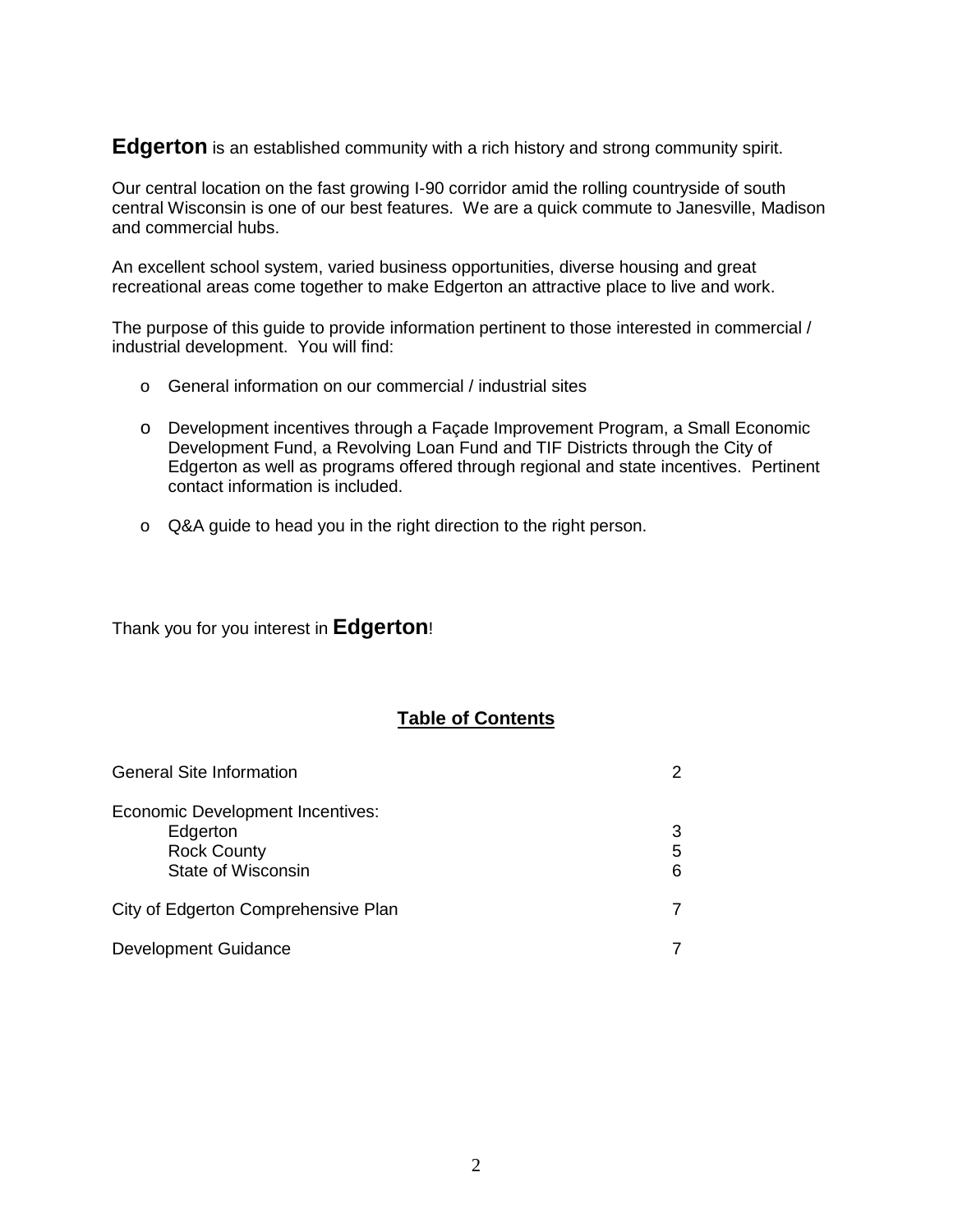### **GENERAL SITE INFORMATION**

#### **Industrial**

Looking for an available industrial building or site for your next expansion? Here are just a few of the many reasons to consider Edgerton, Wisconsin:

- Edgerton offers great quality of life whether you like the outdoors, the uptown, the down home or the once-upon-a-time - we've got something for everyone. And our attractions are uncrowded, unhurried and easy-to-get-to.
- Edgerton offers a low cost of living housing, taxes and energy. Edgerton is a affordable place to live.
- Edgerton's Location is great- Our central location puts you in the middle of the Midwest, with plenty of transportation options.

On the map below are selected properties that are available in the City of Edgerton for industrial development. Residential, commercial, and investment properties are not included on this map. To find out more about the prime industrial sites and buildings click on the site name below the map.

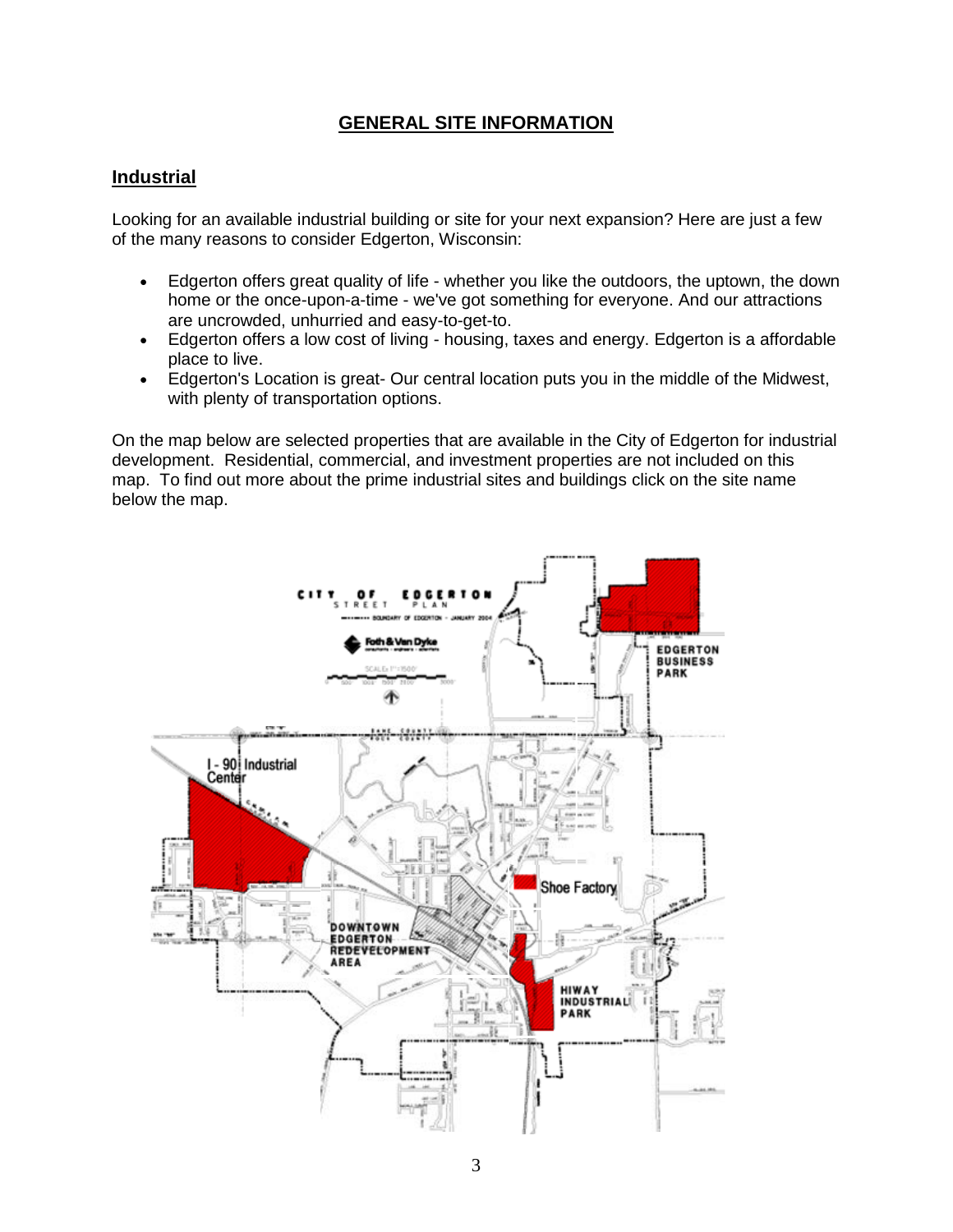

#### **Edgerton Business Park**

Located 1 mile from I-90 on U.S. Highway 51, the Edgerton Business Park has excellent interstate access to Madison, Milwaukee, Illinois and Minnesota.

[Edgerton Business Park -](http://www.cityofedgerton.com/index.asp?Type=B_BASIC&SEC=%7b83D14713-4AE6-4FC7-8752-EB037172309C%7d&DE=%7b108636A8-D57C-4304-BF99-2F85C80B570F%7d) Industrial - Edgerton, Wisconsin

#### **Shoe Factory**

Up to 55,000 square feet of industrial space. Contact Paul Jacobson.

#### **I-90 Industrial Center**

[I-90 Industrial Center -](http://www.cityofedgerton.com/index.asp?Type=B_BASIC&SEC=%7b83D14713-4AE6-4FC7-8752-EB037172309C%7d&DE=%7b99E6B261-0F2C-46F5-89CB-33BCC942581C%7d) Industrial - Edgerton, Wisconsin

#### **HIWAY Industrial Park**

Includes 250,000 square foot of industrial space on 34 acres. Lots available. Contact Bill Mears at 608-752-6325.

# **Commercial**



**Historic Downtown -** Edgerton's beautiful and historic downtown offers commercial/retail space in several unique historic buildings. Centrally located at the intersections of State Highways 59 and 51. Please review the database on the City of Edgerton website for available properties.

**North Main -** Located on the Highway 51 corridor through Edgerton these commercial buildings are newer than our historic area. Available properties can be found on the City database.

**North Side Commercial Lots -** 30 acres included in TIF district #5 which offers many sites and options for a business looking to build from the ground up.

# **ECONOMIC DEVELOPMENT INCENTIVES**

#### **City of Edgerton**

The City of Edgerton is involved in several economic development programs. The City uses **Tax Increment Financing (TIF) districts** to create incentives for business development. TIF provides for up-front public expenditures for land and infrastructure for certain types of development. The resulting development pays for such initial expenditures over time through dedicated property tax revenues.

The City currently operates four TIF districts: two for the redevelopment of industrial property located at 405 E. Fulton Street and 1220 W. Fulton St., one for the business park on the northeast side of the City, and one for the downtown area.

TIF 6 - The downtown TIF is a redevelopment TIF offering incentives for new infill development as well as rehabilitation of historic structures.

TIF 5 - Includes the Edgerton Business Park and 30 acres of available commercial land.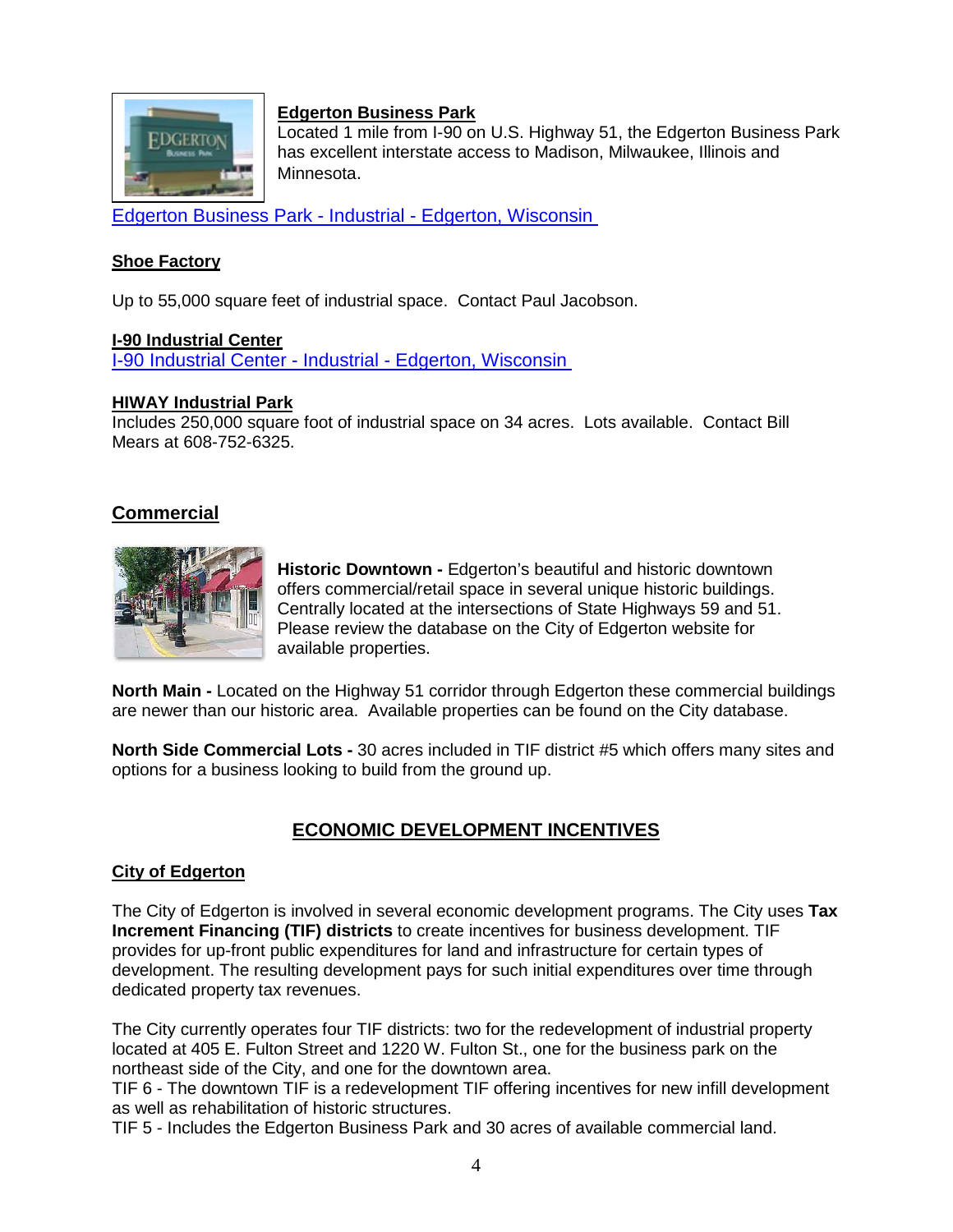TIF 7 - Hiway Industrial Park

TIF 8 - Is a 160-acre industrial center including the I90 Industrial Center and 90 acres of available development land.



Other programs offered by the City of Edgerton are:

**Revolving Loan Fund** - This is a low interest loan program for equipment purchases and working capital. The loan amount and terms are based on the number and quality of jobs created by the company.

**The Small Economic Development Fund** (Downtown locations only) - The purpose of the Small ED Fund program is to provide financial assistance for a portion of costs associated with interior and exterior building improvement projects that contribute to the redevelopment of the Downtown. More information on this program along with an application can be obtained at City Hall, 608-884-3341 or [www.cityofedgerton.com.](http://www.cityofedgerton.com/)

**The Façade and Sign Improvement Program** (Downtown locations only) - For more information on this program or to obtain an application, please call City Hall at 608-884-3341 or go to [www.cityofedgerton.com.](http://www.cityofedgerton.com/)

The City has also prepared a redevelopment plan for the downtown, including suggestions for reuse of existing historic buildings, new construction, and design guidelines. The Edgerton Area Chamber of Commerce works to improve the economic and civic vitality of the Edgerton area by providing personal service and support to visitors, and by promoting business retention and development.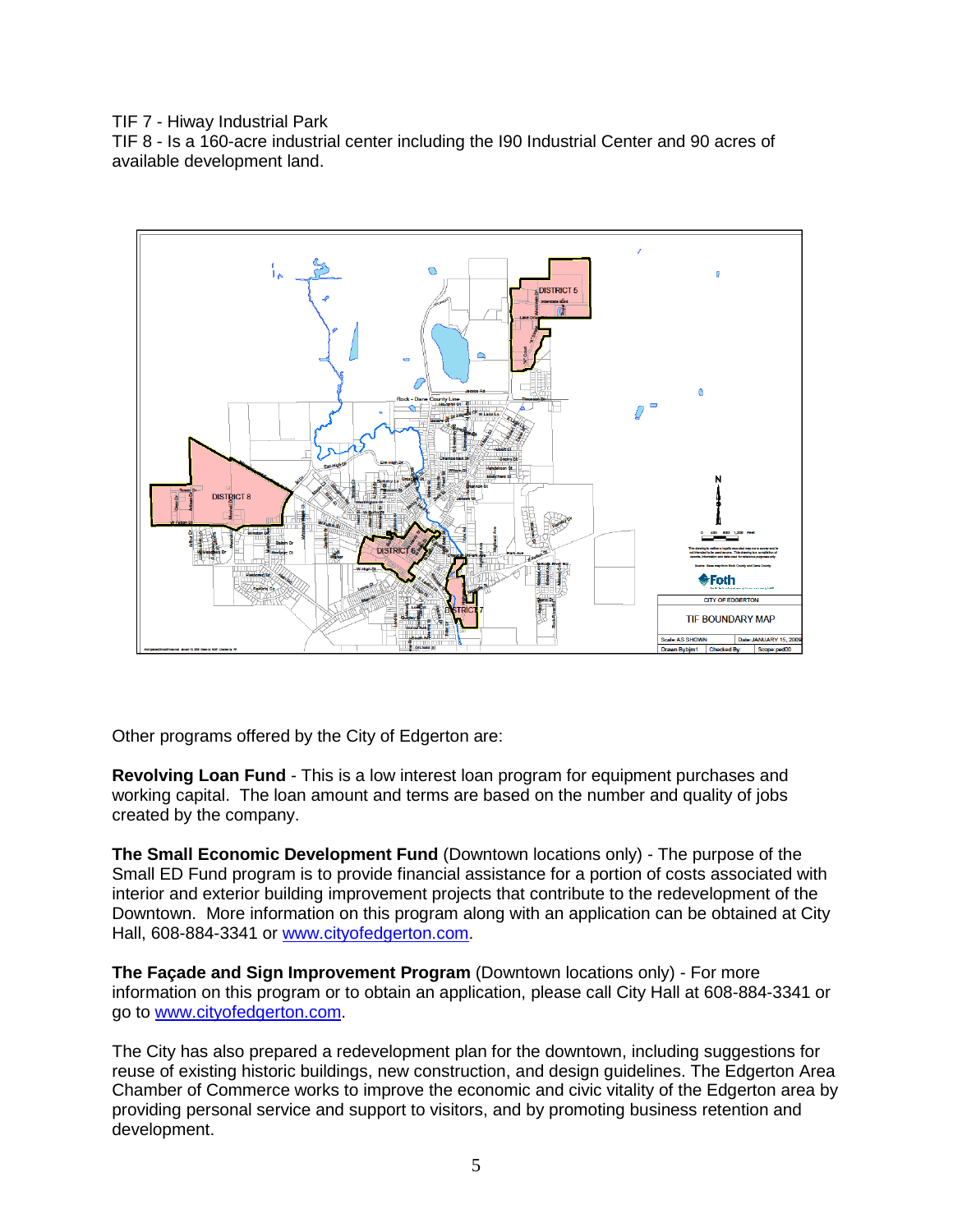#### **City of Edgerton**

12 Albion St. Edgerton, WI 53534 Phone: 608-884-3341 / Fax: 608-884-8892 [www.cityofedgerton.com](http://www.cityofedgerton.com/)

Ramona Flanigan – City Administrator Email: [rflanigan@cityofedgerton.com](mailto:rflanigan@cityofedgerton.com) Phone: 608-884-3341 / Fax: 608-884-8892

Cinthia Hegglund – City Clerk-Treasurer Email: [chegglund@cityofedgerton.com](mailto:chegglund@cityofedgerton.com) Phone: 608-884-3341 / Fax: 608-884-8892

Tom Hartzell – Director of Public Works Email: [thartzell@cityofedgerton.com](mailto:thartzell@cityofedgerton.com) Phone: 608-884-4811 / Fax: 608-884-3809

Kelly Green - Building Inspection Division Email: [kgreen@cityofedgerton.com](mailto:kgreen@cityofedgerton.com) Phone: 608-884-4811 / Fax: 608-884-8892

Daniel Huebner - Consulting Engineer Email: [dhuebner@cityofedgerton.com](mailto:dhuebner@cityofedgerton.com) Phone: 608-884-4811 / Fax: 608-884-8892

The Edgerton Economic Development Corporation (EEDC) is a private corporation whose members represent businesses and agencies in the city. Their purpose is to promote business development and retention in the city.

#### **Rock County**

The **Rock County Economic Development Agency** promotes economic development activity within the entire county. The Agency provides a variety of services to business seeking to expand, relocate or start-up operations within the County. The Agency can offer direct support and/or provide referrals for business services, including planning (business plan development, market research), financing (lender referrals, financial assistance identification and acquisition), buildings and site searches, operations (employee recruitment, product development, engineering and promotion) and regulations (construction, environmental and safety permits). These services are provided at no charge or at a discount on a sliding fee scale.

#### **Rock County Planning, Economic & Community Development**

51 S. Main St. Janesville, WI 53545 P.608.757.5598 / F.608.757.5586 [www.rockcounty.org](http://www.rockcounty.org/)

James Otterstein – Economic Development Manager Email: [otterste@co.rock.wi.us](mailto:otterste@co.rock.wi.us) P.608.757.5598 / F.608.757.5586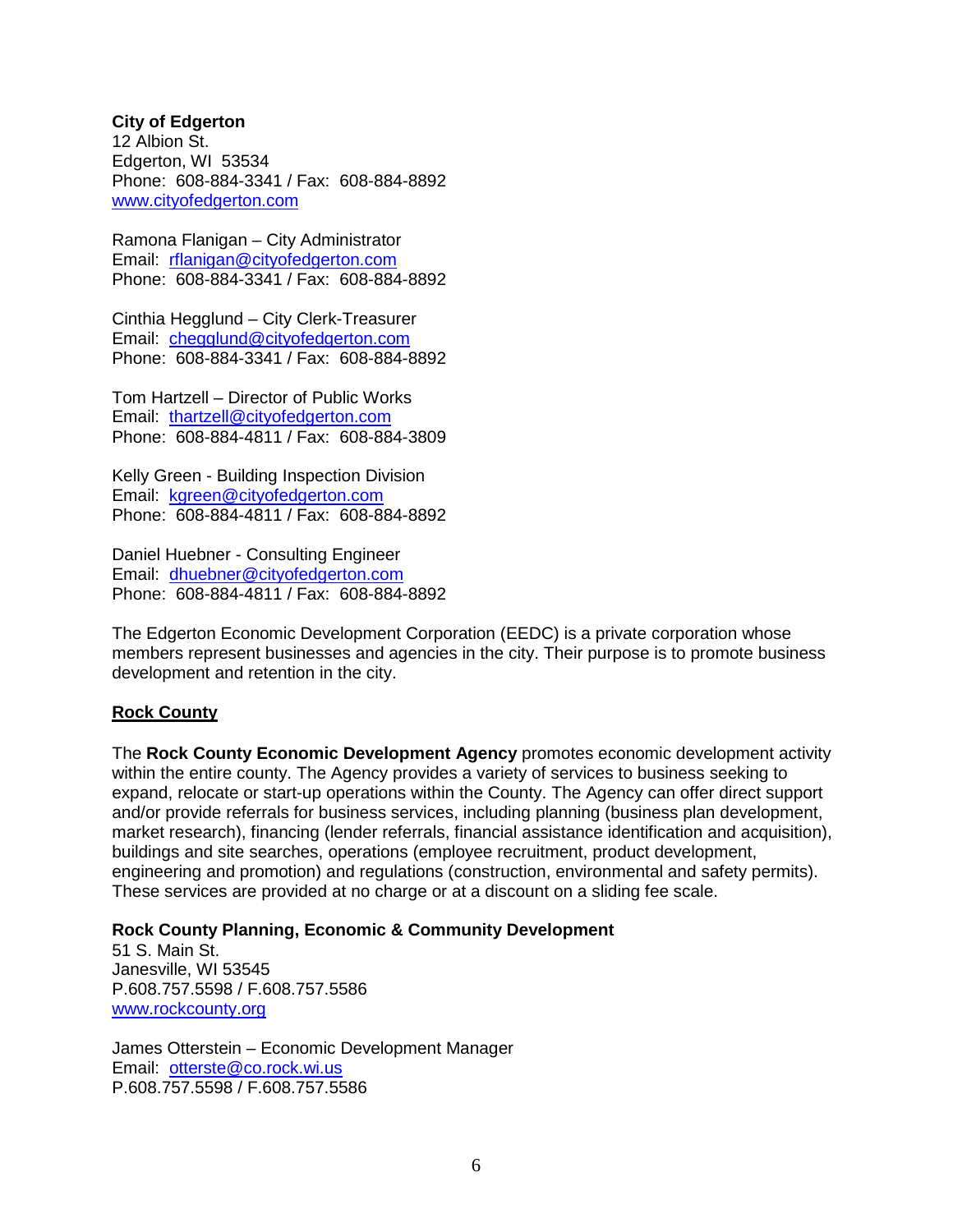#### **State of Wisconsin**

The state's **Community Based Economic Development Program (CBED)** provides funding assistance to local governments and community-based organizations that undertake planning, development and technical assistance projects that support business development. Using CBED program funds, local governments can finance economic development plans, small business and technology based incubator grants, revolving loan programs, and entrepreneur training programs for at-risk youth. Any Wisconsin city, town, county, tribe or community-based organization is eligible to apply for grant funding. Funds are available on an annual basis through a competitive application process. Some grants must be matched by local funds. Application materials are available from the Wisconsin Department of Commerce.

The **U.S. Small Business Administration's Certified Development Company (504) Loan** 

**Program** provides growing businesses with long-term, fixed-rate financing for major fixed assets, such as land and buildings. 504 loans can be used to fund land purchases and improvements, grading, street improvements, utilities, parking lots and landscaping, construction of new facilities, or modernizing, renovating or converting existing facilities. A Certified Development Company (CDC) is a nonprofit corporation set up to contribute to the economic development of its community.

The **Wisconsin Department of Commerce** has a broad range of financial assistance programs to help businesses undertake economic development. This quick reference guide identifies these programs and selected programs from other agencies. COMMERCE maintains a network of Area Development Managers to offer customized services to each region of Wisconsin. [http://www.wisconsin.gov/state/core/wisconsin\\_business\\_incentives.html](http://www.wisconsin.gov/state/core/wisconsin_business_incentives.html)

**The Community Development Block Grant** Economic Development Program provides grants to communities to loan to business for start-up, retention, and expansion projects based on the number of jobs created or retained. Communities can create community revolving loan funds from loan repayments.

<http://www.commerce.state.wi.us/CD/CD-bcf-cbed.html>

The **Customized Labor Training Fund** provides training grants to businesses that are implementing new technology or production processes. The program can provide up to 50 percent of the cost of customized training. <http://commerce.wi.gov/BD/BD-CLTprogram.html>

**Industrial Revenue Bonds** are municipal bonds whose proceeds are loaned to private persons or businesses to finance capital investment projects. All Wisconsin municipalities, cities, villages, and towns are authorized to issue IRB's. <http://commerce.wi.gov/BD/BD-IRB.html>

The **Major Economic Development Program** is designed to assist businesses that will invest private funds and create jobs as they expand in or relocate to Wisconsin. <http://commerce.wi.gov/BD/BD-FinAssis.html>

The **Technology Development Fund** Program helps Wisconsin businesses develop technological innovations that have the potential to provide significant economic benefit to the state.

<http://commerce.wi.gov/BD/BD-TechDevFund.html>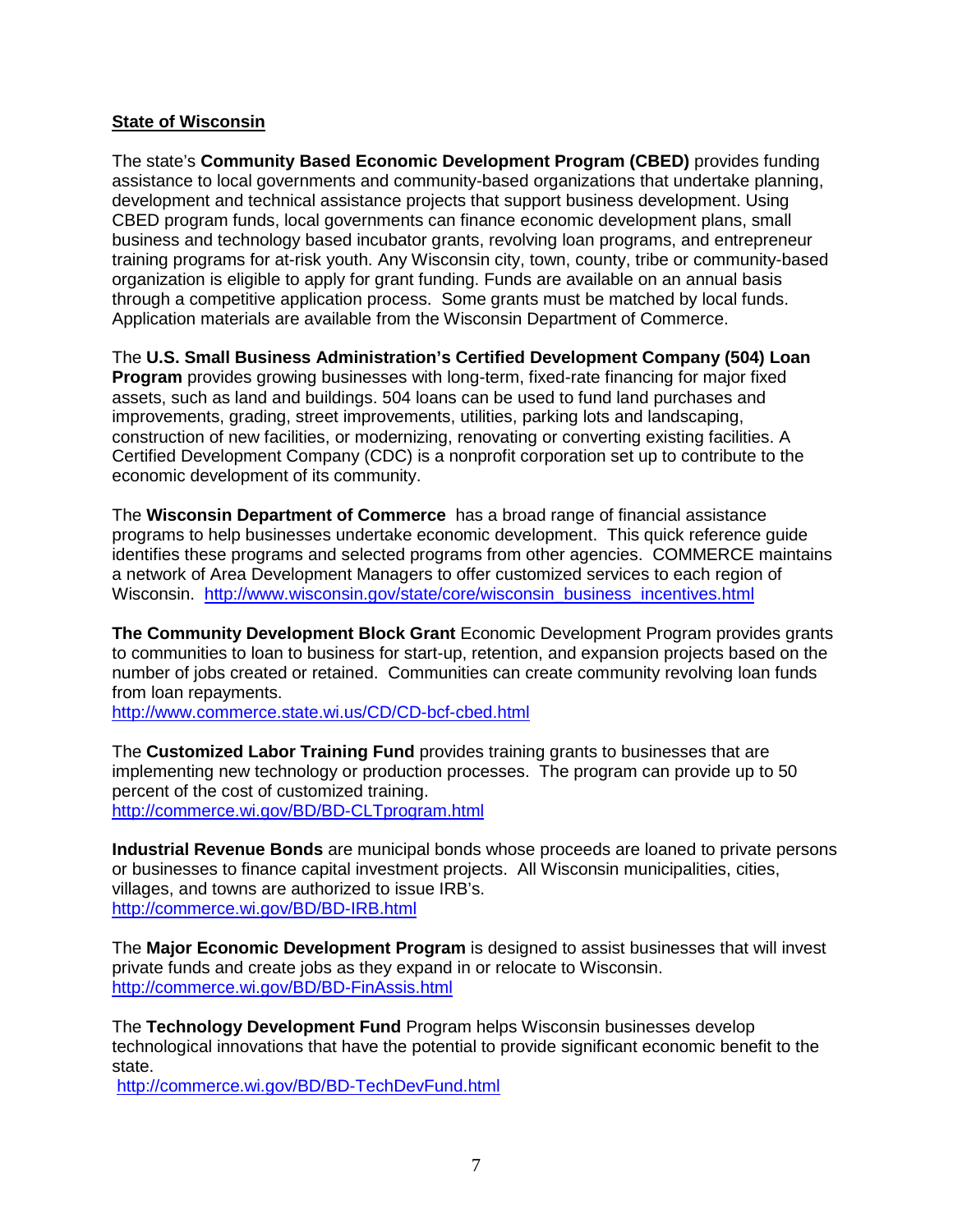The **Technology Development Loan** Program helps Wisconsin businesses develop technological innovations that have the potential to provide significant benefit to the state. This program is designed to help businesses commercialize new technology. <http://www.commerce.state.wi.us/Act255/BD-TechDevLoanFund.html>

#### **State of Wisconsin**

State of Wisconsin - [www.wisconsin.gov](http://www.wisconsin.gov/) Department of Commerce - [www.commerce.state.wi.us](http://www.commerce.state.wi.us/) Department of Natural Resources - [www.dnr.state.wi.us](http://www.dnr.state.wi.us/) Department of Ag, Trade & Consumer Protection - [www.datcp.state.wi.us](http://www.datcp.state.wi.us/)

# **CITY OF EDGERTON COMPREHENSIVE PLAN**

The *City of Edgerton Comprehensive Plan* was adopted on July 17, 2006 and is intended to update and replace the City's 1995 Master Plan. This updated *Plan* will allow the City to guide short-range and long-range growth, development, and preservation. The purposes of the *Comprehensive Plan* are to:

- $\Box$  Identify areas appropriate for development and preservation over the next 20 years;
- $\Box$  Recommend types of land use for specific areas in the City;
- $\Box$  Identify needed transportation and community facilities to serve future land uses;
- $\Box$  Direct private housing and commercial investment in the City; and
- □ Provide detailed strategies to implement *Plan* recommendations.

This *Comprehensive Plan* has been prepared under the State of Wisconsin's "Smart Growth" legislation, adopted in 1999 and contained in §66.1001, Wisconsin Statutes. It was prepared with financial assistance from the State of Wisconsin's "Smart Growth" grant fund. This *Plan*  meets all of the statutory elements and requirements of the "Smart Growth" law.

A full version of Edgerton's Comprehensive Plan can be found on the City Website at [http://cityofedgerton.com/vertical/Sites/%7BD353C5BF-1B01-42F6-B521-](http://cityofedgerton.com/vertical/Sites/%7BD353C5BF-1B01-42F6-B521-77224F262902%7D/uploads/%7BB48D1D59-B655-4EC9-B088-8ACF8AB963B5%7D.PDF) [77224F262902%7D/uploads/%7BB48D1D59-B655-4EC9-B088-8ACF8AB963B5%7D.PDF](http://cityofedgerton.com/vertical/Sites/%7BD353C5BF-1B01-42F6-B521-77224F262902%7D/uploads/%7BB48D1D59-B655-4EC9-B088-8ACF8AB963B5%7D.PDF)

# **DEVELOPMENT GUIDANCE**

Answering the following questions will direct businesses and land owners to the main contacts for a development project. This guide provides an overall process: Please keep in mind each project has its own characteristics and other approvals may be required.<br>Contact information for City Hall: 12 Albion Street Contact information for City Hall:

Edgerton, WI 53534 (608) 884-3341 Fax (608) 884-8892 [www.cityofedgerton.com](http://www.cityofedgerton.com/)

#### **1. Is the property zoned properly for the proposed use?**

**No:** Call City Hall to request assistance. Rezoning applications and copies of the City's Zoning Ordinance are available at City Hall and on the City's website www.cityofedgerton.com. An approval is required before you start.